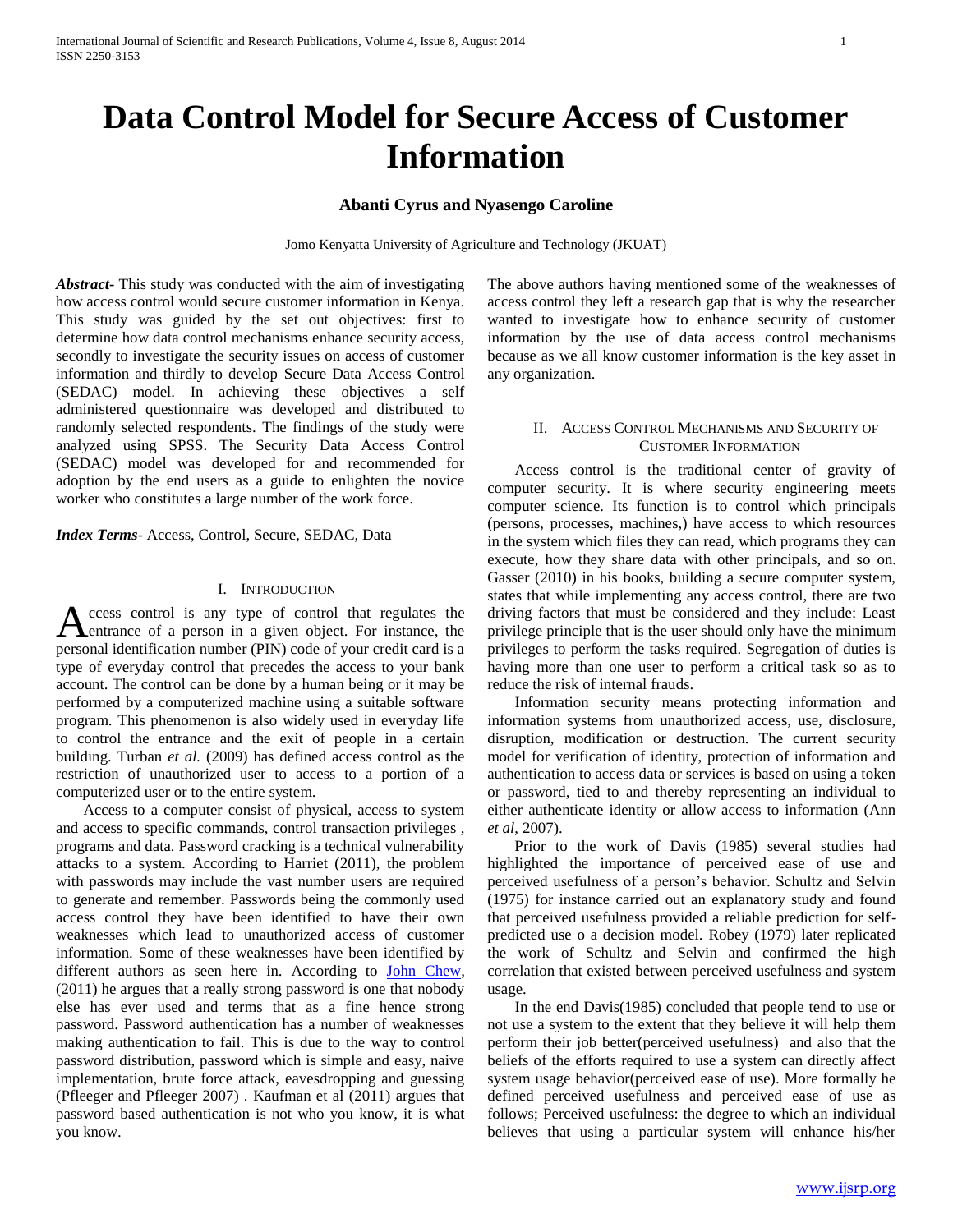performance. Perceived ease of use: the degree to which an individual believes that using a particular system would be free of physical and mental effort.

 Here in is figure 1 which is the proposed extended TAM for this research study.



**Figure 1: The Proposed Extended Technology Acceptance Model**

 The above figure 1 shows the extended technology that the researcher intends to use with the two specified variables; perceived usefulness and perceived ease of use. If the attitude of the user towards the PU and PEOS is positive then the actual system is put in use.

 The researcher placed the conceptual model into test in order to establish the significance of the proposed relationships. In this case the independent variable is control access and the dependent variable is secure customer information. Figure 3 shows how these variables are related.



**Figure 3: Conceptual Framework.**

 The above figure 3 shows the relationship between the independent variable and dependent variable and how they are related to the technology acceptance model which is TAM. Under independent variable we have attributes such as passwords, lock and key and ownership. Below is a brief explanation of the above mentioned attributes.

 **Passwords-**Password is information associated with an entity that confirms the entity's identity. This is an example of authentication mechanism based on what the people know. The

user supplies a password, and the computer validates it. If the password is one associated with the user's identity, the identity is authenticated. If not the password is rejected and authentication fails. The main disadvantage of password is that they can be stolen and forgotten.

 **Lock and Key-**This is the physical way of protecting information inside a room from unauthorized access. In the middle ages castles and fortress were building to protect the people and the valuable properties inside (Pfleeger and Pfleeger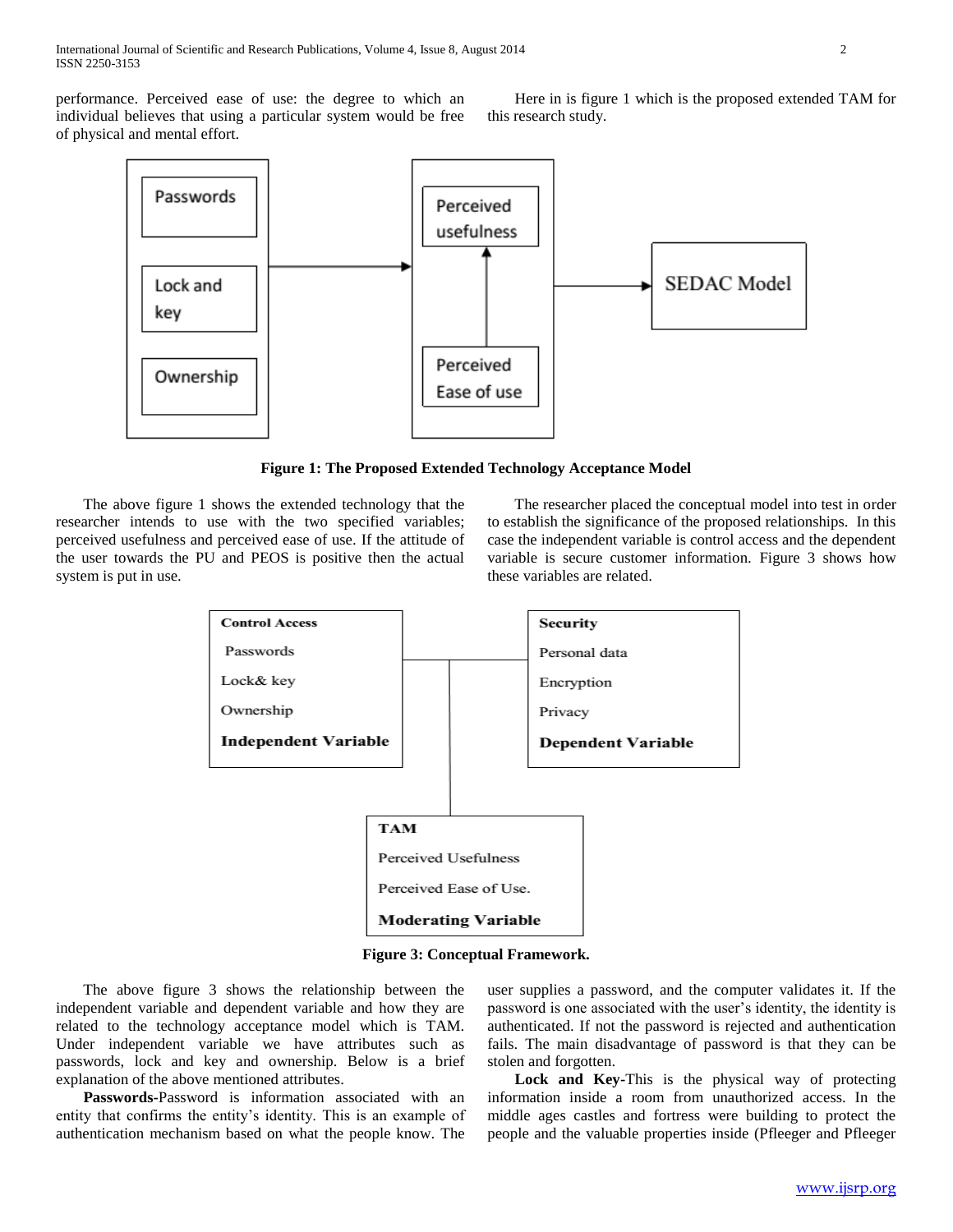2007). This traditional way of providing security was characterized by strong gate or door to repel invaders; heavy walls to withstand objects thrown or projected against them; surrounding moats, to control access; arrow slit to let arches shoot approaching enemies; crenulations to allow inhabitants to lean out from the root and pour hot or vile liquids on attackers; draw bridge to limit access to authorized people; and gatekeepers to verify that only authorized people and goods could enter (Abanti, 2009).

 **Ownership-**Determining ownership in an organization involves determining who has certain rights and duties over some information. The dependant variable attributes such as personal data; Encryption and privacy. They are as described below;

 **Encryption-**Encryption is the process of changing information in such a way as to make it unreadable by anyone except those possessing special knowledge (usually referred to as a "key") that allows them to change the information back to its original, readable form. Encryption is important because it allows you to securely protect data that you don't want anyone else to have access to. Businesses use it to protect corporate secrets, governments' use it to secure classified information, and many individuals use it to protect personal information to guard against things like identity theft.

 **Privacy.-**Assures that individuals control or influence what information related to them may be collected and stored and by whom and to whom that information may be disclosed (William Stallings  $5<sup>th</sup>$  edition). The employees working at the sacco should therefore keep high privacy of customer information and avoid revealing account details such as account balance to other people.

 **Personal Data-**This refers to the customer information and it should therefore be highly secured from unauthorized access to avoid tampering with it to guard it against things like identity theft.

 The technology model TAM is associated with two attributes; PU and PEOU which means; Perceived usefulness **(PU)** is the degree to which an individual believes that using a particular system will enhance his/her performance while Perceived ease of use (PEOU) is the degree to which an individual believes that using a particular system would be free of physical and mental effort. The next chapter describes the methodology the researcher used in achieving the objectives

### III. RESEARCH METHODOLOGY

 The researcher adopted open ended, multiple choice and declarative questions and used tables, graphs, and charts to analyze and present findings from where conclusions and recommendations were drawn. The researcher targeted the employees who were the users of the, system administrators and management of Wakenya Pamoja Sacco. In the targeted group, the researcher had questionnaires for the employees at the clerical level, middle management level and top management level.

#### IV. RESULT PRESENTATION, ANALYSIS AND DISCUSSION.

 Descriptive statistical analysis was used to identify frequencies and percentages to answer all of the questions in the questionnaire. Questionnaires were used as data collection instruments and employees, management, and the database administrators were targeted for the study. The research was done on both the independent and dependent variable and the turnout was100%. Questionnaires helped the researcher to collect data on the variables for later analysis.

 According to Turban *et al,* (2009), access control is the restriction of unauthorized user to access to a portion of a computerized user or to the entire system. The researcher investigated the relevant of the attributes of access control and results represented as follows. Question 5 in the questionnaire wanted to know if there was any access control mechanism in their current system. The response is as shown in Figure 8.



**Figure 8: Presence of Access Control Mechanism**

 Figure 5 shows that 81% response accepted the existence of access control mechanism while13% disagreed. This meant that there was an access control mechanism in place.

 In question 6 of the questi**o**nnaire, the researcher wanted to know the way various respondents rated the available access control mechanism i.e very weak, weak, strong, and very strong. The response is as shown in figure 9.



## **Figure 9: Measure of the Presence of Access Control Mechanism.**

 From figure 6 it showed that most of the respondents were not satisfied with the available access control mechanism in place because74% of them agreed that the mechanism weak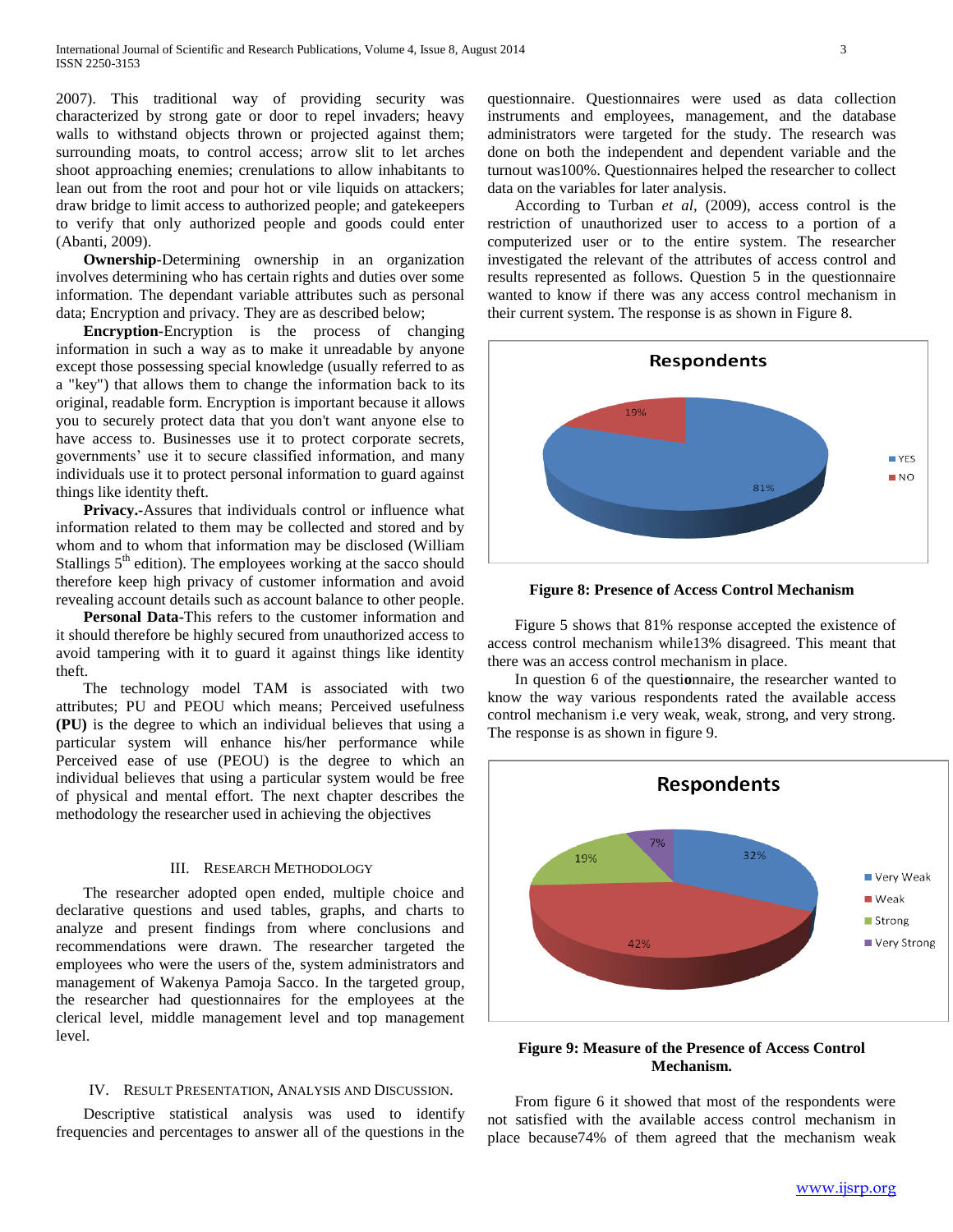hence the need to enhance / improve the mechanism as seen in the table 1 below.

| <b>Respondents</b> | <b>Number</b> |  |
|--------------------|---------------|--|
| Yes                |               |  |
| Ν٥                 |               |  |
| Undecided          |               |  |
| Total              |               |  |

**Table 2: Respondent's on the Need for Improvement**

 Table 1 showed that most of the respondents were for improvement of the available access control mechanism which had the largest percentage and this is shown in the figure 10.



**Figure10: Respondents' on the Need for Enhancement.**

 In figure 7, 74% responded positively indicating that there is a strong need of improving the available access control mechanism while 16% were against improvement according to them they were satisfied with the current security of their system and 10% were those who were undecided as this showed that they were not sure of either the current access control and the enhancement of the same.

 In question eight of the questionnaire the researcher was interested in finding out which access control mechanism was the most appropriate to be implemented in their system and they included discretionary access control, Mandatory access control, Role based access control and Access control lists. The respondents gave the following responses as shown in figure 11.



# **Figure11: Measure on the Appropriate Access Control Mechanism.**

 Figure 11 illustrated that most of the respondents preferred the Role Based Access Control mechanism which had 61% compared to others. This is because in this model the access to a resource is governed based on the role that the subject holds within an organization. RBAC enables the user to inherit privileges that are tied to his/her role. The user does not have a control over the role that he/she will be assigned. This meant those who will be given the rights to access their system will have their roles tied unto them thus restricting unauthorized access.

 In contrast to DAC or MAC systems, where users have access to objects based on their own and the object's permissions, users in a Role-based Access Control (RBAC) system must be members of the appropriate group, or Role, before they can interact with files, directories, devices. Information security means protecting information and information systems from unauthorized access, use, disclosure, disruption, modification or destruction.

 The researcher here wanted to investigate the security issues on customer data and the results are summerized in table 2.

| <b>Security issues</b>                         | <b>Frequency</b> |
|------------------------------------------------|------------------|
| Unauthorized change of passwords and usernames | 15               |
| User error                                     | 8                |
| Staff misuse                                   | 4                |
| Theft(hardware or software                     | 3                |
| <b>TOTAL</b>                                   | 31               |

**Table 3: Main causes of insecurities**

 Table 3 showed that organization was experiencing unauthorized change of passwords and usernames which had the largest percentage and this is shown in the figure below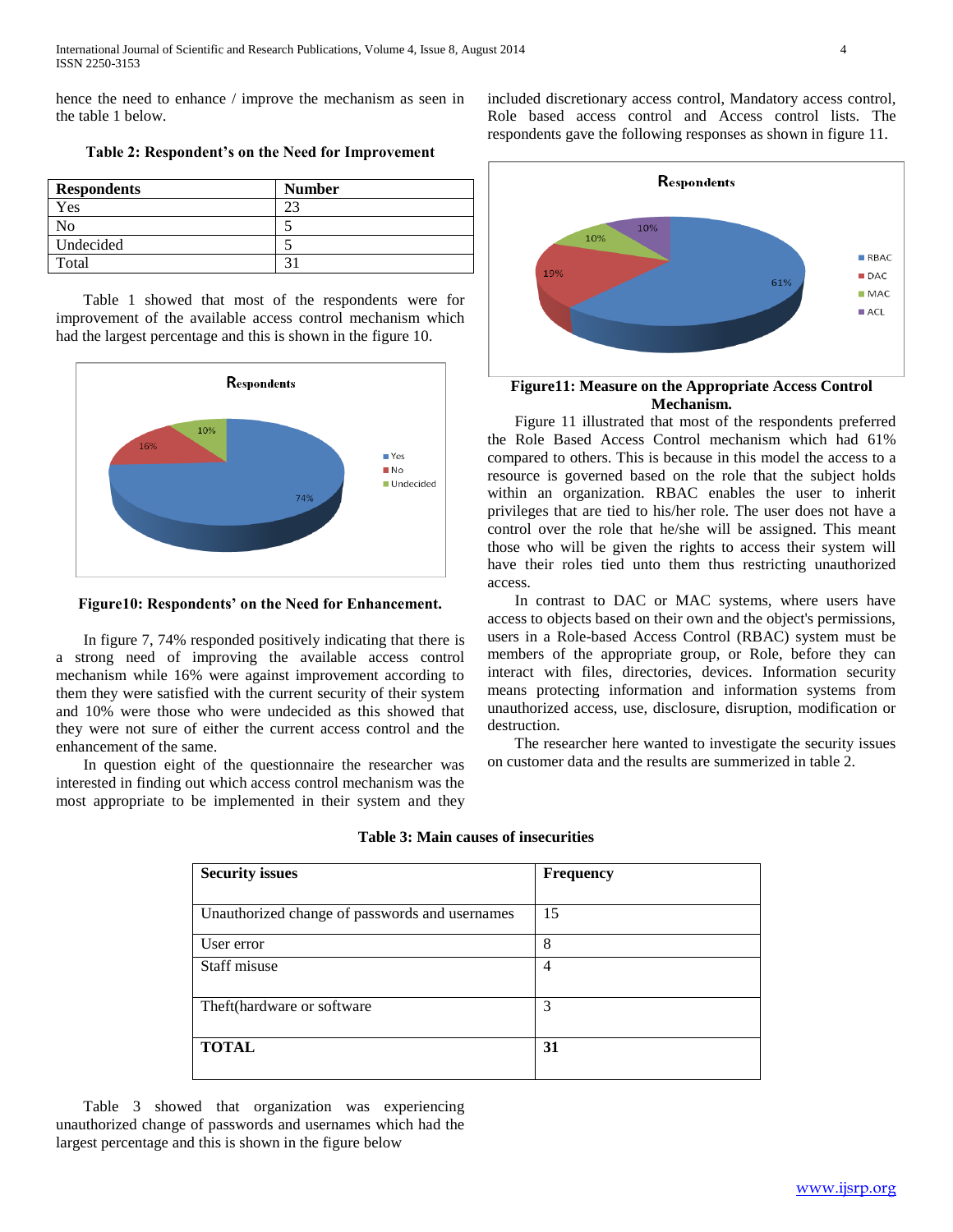International Journal of Scientific and Research Publications, Volume 4, Issue 8, August 2014 5 ISSN 2250-3153



**Figure 12: Measure on Security Issues.**

 In figure 12 most of the respondents related the insecurities with the following breaches as shown in the table 2 which indicated that most of their system is experiencing unauthorized change of passwords and usernames which had the largest percentage and this is shown in figure9 this is because the usernames and passwords were not changed by the database administrator from time to time thus if unauthorized user knew the password he/she could log into the system without permission thus tampering with important records of customers.

 The researcher also realized that the organization has not put in place policies that deter unauthorized access which amounted to 74%. This is shown through the way the respondents answered question 13 of the questionnaire. From the figure it was then concluded that the organization needed policies and strategies to be put in place so as to bar off any form of unauthorized access. Strategies of enhancing relevant skills for those responsible in managing access to the system needed to be implemented.

 Table 3 shows response on the mediating variable TAM and the two variables which were Perceived Ease of Use and Perceived usefulness. Here the researcher wanted to know if the respondents knew PU has positive effect on user attitude and if PEOU has positive effect on user adaptation. The response was summarized as shown below.

**Table 4: Respondents' on Technology Acceptance Model.**

| <b>TAM</b>            |                                    | <b>Response</b> |                |                 |
|-----------------------|------------------------------------|-----------------|----------------|-----------------|
| <b>Mediating</b>      | <b>Elements</b>                    | Yes             | N <sub>0</sub> | <b>Not Sure</b> |
| Perceived Usefulness  |                                    |                 |                | 6               |
|                       | Positive effect on user attitude   | 20              |                |                 |
| Perceived Ease Of Use |                                    |                 |                |                 |
|                       | Positive effect on user adaptation | 18              | 10             | 3               |

 A scale of 1 to 3 was used (1=Yes, 2=No, 3=Don't Know). From table 3 20 respondents were for yes which wanted to know if PU has positive effect on user attitude and this meant that users believed that using a particular system will enhance their performance while again majority were for PEOU which also was testing if perceived ease of use has positive effect on user adaptation and the response was yes giving a clear indication that using a particular system would be free of physical and mental effort hence user adaptation would be very easy.

 According to George(2012), analysis is the process of evaluating [data](http://www.businessdictionary.com/definition/data.html) [using](http://www.businessdictionary.com/definition/user.html) analytical and [logical](http://www.businessdictionary.com/definition/logic.html) reasoning to [examine](http://www.businessdictionary.com/definition/examine.html) each [component](http://www.businessdictionary.com/definition/component.html) of the data provided. This [form](http://www.businessdictionary.com/definition/form.html) of [analysis](http://www.businessdictionary.com/definition/analysis.html) is just one of the many steps that must be [completed](http://www.businessdictionary.com/definition/completed.html) when conducting a **research experiment**. Data from various **sources** is gathered, reviewed, and then analyzed to form some sort of finding or conclusion. The research was analyzed according to the objectives of the study as discussed below. According to the respondents unauthorized change of password and usernames was the most common security breach that their systems experienced amounting to 60% as seen in figure 9 above. This is because the usernames and passwords were not changed by the database administrator from time to time thus if unauthorized user knew the password he/she could log into the system without permission thus tampering with important records of customers. As shown in figure 10 this security breach amounted to 21%. This occurred as a result of users imposing different errors on the

system sometimes without their consent or knowledge thus tampering with important records of the customer data.

 This breach consisted of 11% and it was caused by the various staff members who logged into the system without having access rights hence tampering with crucial information. This amounted to 8% and it included both the staff and intruders thieving different parts of the computer hence tampering with the processing of information.



**Figure 12: Measure on Security Issues.**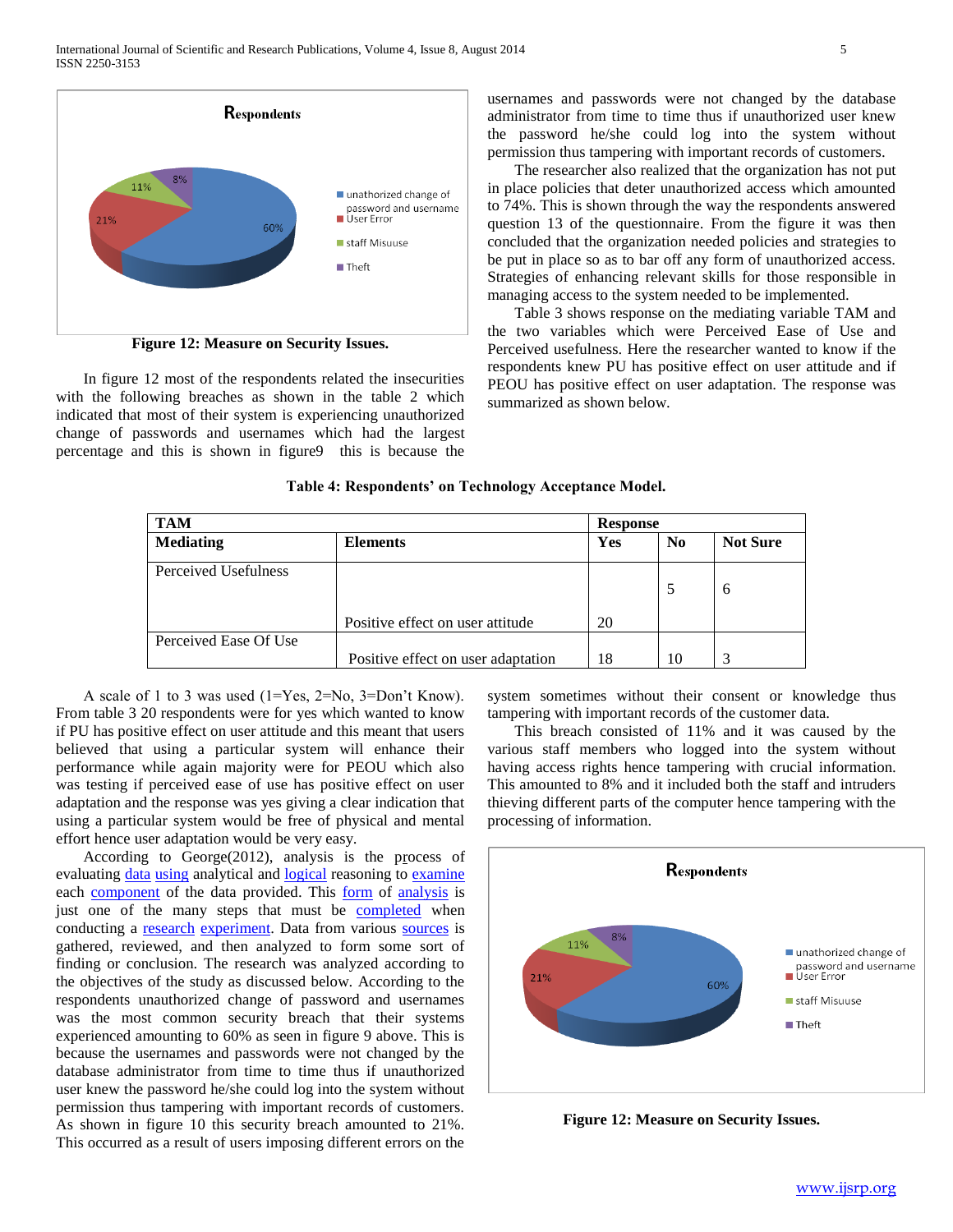Figure 9 above summarizes all the information on security issues on customer information as gathered from the respondents. This research study purposively adopted the Technological Acceptance Model (TAM) as described by Davis (1985). However not all variables did the researcher major in, she only looked at two and these are Perceived Usefulness (PU) and Perceived Ease of Use

 Perceived usefulness was as the degree to which an individual believes that using a particular system will enhance his/her performance while Perceived ease of use is the degree to which an individual believes that using a particular system would be free of physical and mental effort(Gilbert 2012). In table 3 above majority of 20 respondents agreed that perceived usefulness has positive effect on user adaptation and also 18 of them agreed that perceived ease of use has positive effect on user adaptation.

#### V. DISCUSSION

 Based on the data collected and analyzed in this study, the researcher arrived at some conclusions reflecting the objectives of the study. According to Turban *et al*,(2009) defined access control as the restriction of unauthorized user to access to a portion of a computerized user or to the entire system.

 From the questionnaire that was distributed it was evident that most of the respondents were not satisfied with the available access control it was found that 74% agreed that the mechanism was weak hence the need to enhance it while 16% were against the improvement since they said they were comfortable with it and the other 10% were undecided.

 Since the main objective was to investigate how enhanced access control will secure customer information one way was to find out how to improve the available access control of which they use passwords and is discussed as below;If users are not allowed to generate their own passwords, they cannot pick easyto-guess passwords. Some generators create only pronounceable non-words to help users remember them. However, users tend to write down hard-to remember passwords. Many operating systems can be configured to lock a user ID after a set number of failed log-in attempts. This helps to prevent guessing of passwords.

 Users can be instructed, or the system can force them, to select passwords with a certain minimum length, with special characters, that are unrelated to their user ID, or to pick passwords which are not in an on-line dictionary. This makes passwords more difficult to guess.Periodic changing of passwords can reduce the damage done by stolen passwords and can make brute-force attempts to break into systems more difficult. Too frequent changes, however, can be irritating to users.

 Information Security (InfoSec)) has become increasingly important in an era in which information is recognized as a key asset by many organizations. The number and severity of security breaches grows. In 2007, the TJX Company lost, according to different sources, from 36.2 to 94 million customers' credit and debit cards records (Shaw, 2010). In 2011, Sony reported a data breach that had resulted in the loss of personal information of 77 million customers (Sony, 2011). According to the *Information Security Breaches Survey 2010* (PwC, 2010), the number of large companies in the UK that suffered a security incident during 2010 increased up to 92%, in comparison to 72% in 2008. As a result, the spending on security is expected to grow from \$55 billion in 2011 to \$86 billion in 2016 (Gartner, 2012).

It was therefore concluded that Organizations should pay increasing more attention to information protection because the impact of security breaches today has a more tangible, often devastating effect on business. To enhance information security, the research proposes a regular system audit to be done by trained personnel. The research also suggested that all employees should be made aware of security threats and their potential risks through the provision of Incident Response Plan (IRP) manual and quarterly appraisals relating to cyber intelligence and computer forensics.

### VI. MODEL DEVELOPMENT

 **Constructs Reliability-**In reference to Wikipedia Reliability is the overall consistency of a measure. A measure is said to have a high reliability if it produces similar results under consistent conditions. Construct reliability measures the internal consistency of a set of measures rather than the reliability of a single variable. It captures the degree to which a set of measures indicate the common latent construct (Abanti, 2014)

 The model under study entailed ten latent variables and three study variables which were modeled using LISREL software. From the ten latent variables of this four were independent constructs, four dependent constructs and two moderating constructs. Two of the dependent constructs (scale RATEACC (0.59), and scale APPROPRI (0.54)) have Structural Equation Modeling (SMC) that exceeds 0.5. Also one moderating construct (usefulness (0.98)) also had SMC exceeding 0.5. In the path diagrams, squares represent observed used to imply a variable and circles represent the latent concepts. Single-headed arrows are direction of assumed causal influence, and doubleheaded arrows are used to represent covariance between two latent variables.

 **Model Estimation-**The model under study entailed ten latent variables with three study variables namely latent independent variables, latent mediating variables and latent dependent variables. A latent variable is an unobserved construct composed of multiple survey items, or indicators (Raafat *et al*. 2007; Morton, 2008).These variables were modeled using LISREL software. First both dependent and dependent latent variables were modeled with the corresponding attributes to confirm whether there existed a relationship.

 The hypothesized conceptual path model showed that there existed a direct relationship between access control and two of its attributes. The attributes RATE and APPROPI had direct relationship with dependent latent variable (Data Control model).When the conceptual path model was analyzed using LISREL software, some of the hypothesized relationships were proved to converge while others not converging. Those latent variables whose path model failed to converge were excluded from the final model.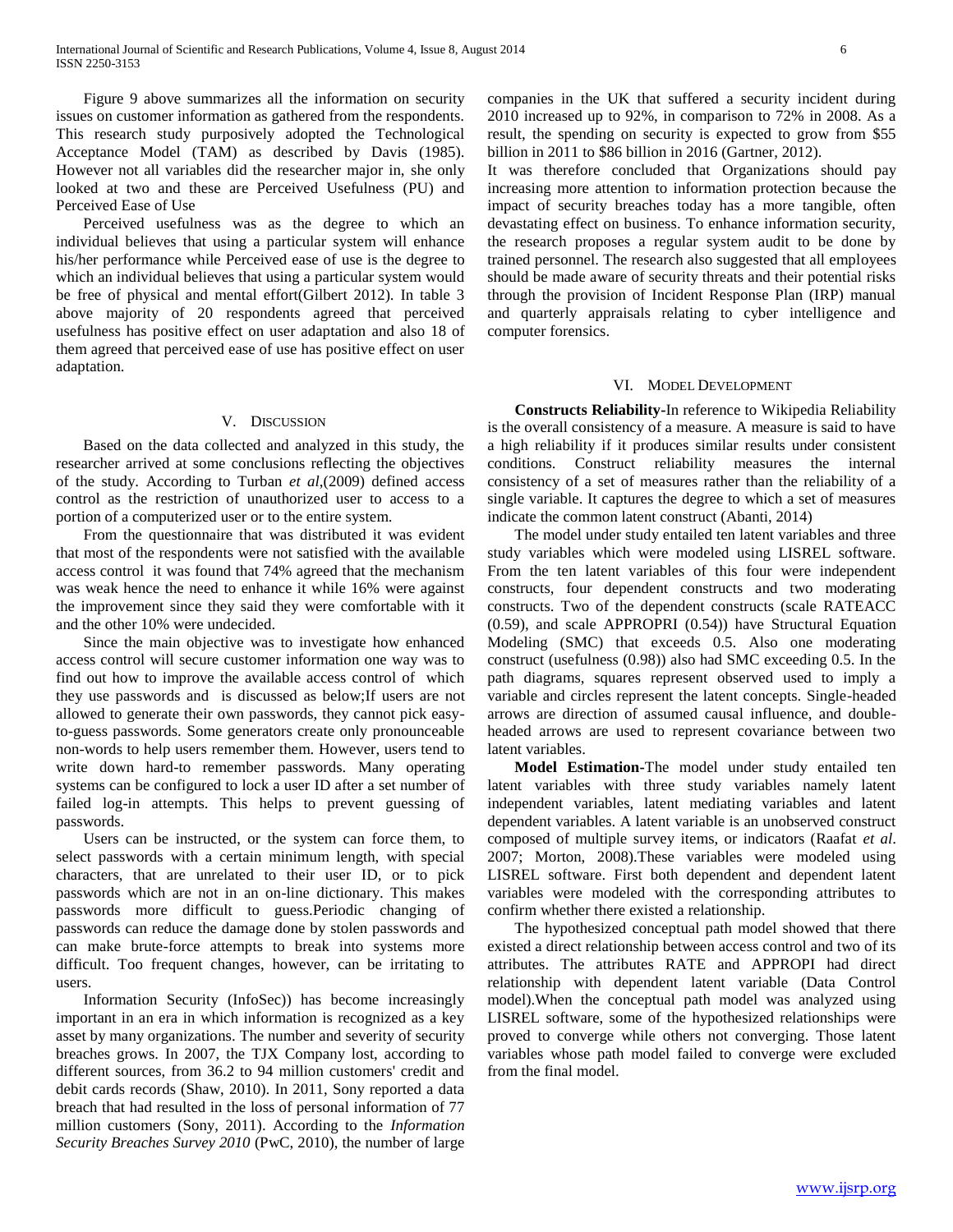



 Figure 14 was out to taste if there existed a relationship between the independent variable and dependant variable and results presented as discussed above.

 The next latent and mediating variables that were modeled (Figure 14) were TAM, Access control and security. One of the two major constructs in TAM, perceived ease of use is often studied in technology acceptance constructs. Defined as the degree to which a person believes that using particular system would be free of effort. The perceived ease of use is hypothesized to have a significant direct relationship on security and access control as seen in figure11. Therefore between two systems that are meant to perform the identical set of finding, a user should find the one that is easier to use more useful. Some of the hypothesized relationships were proved to converge while others not converging. Those latent variables whose path model failed to converge were excluded from the final model.

 Those that didn't converge included appropri, enoughsec, sec.priv, and Policies values at the level below 0.05, implying that they don't fit well in the model. The final model that was developed included three latent variables that are dependent variable, independent variable and PU. This model illustrates the relationship between Data control and security access of customer Information and this is moderated by PU. The model was called Security Data Access Model (SEDAC) model

### VII. CONCLUSION

 The research concludes that for a state of access control to said to be safe is when no permission can be leaked to an unauthorized or uninvited principal therefore to assure the safety of an access control system, it is essential to make certain that the access control configuration such as access control model will not result in the leakage of permissions to an unauthorized principal hence secure customer information. The SEDAC model developed was with the objective of securing customer

information and adoption by the end users which will be used as a guide to enlighten the novice worker who constitutes a large number of the work force in any organization.

#### **REFERENCES**

- [1] Abanti. C (2009). Integration of Biometrics with Cryptographic Techniques for Secure Authentication of Networked Data Access.
- [2] Ann et al,(2007). Principles of Computer security.
- [3] Calvasina, G. E., Calvasina, R. V. & Calvasina, E. J. (2007). Preventing employee identity fraud.
- [4] Charlie Kaufman (2nd edition) Network security.
- [5] Charles P. Pfleeger and Shari Lawrence Pfleeger (4thed) (2007). Security in Computing. Pearson
- [6] Education.
- [7] Davis F. D. (1986). Perceived Usefulness, Perceived Ease of Use and User Acceptance
- [8] Gramm-Leach-Bliley Act (2011) Protecting Customer's Personal Data
- [9] Gasser (2010) .Building a secure computer system
- [10] Gartner (2012) Security Breaches- Security Growth Expenses
- [11] Gilbert Maiga and Elizabeth Asianzu,(2012), The Perspective of the Technology Acceptance.
- [12] George (2012), Analysis in Statistics.
- [13] Goldwasser, J., & Anderson, T. M. (2007). Passwords+ pictures = security? Kiplinger's,June,
- [14] Gregory, A. (2008). Conserving customer value: Improving data security measures.
- [15] G.S. Raafat, N. Fassil & T. Weiwei (2007), "Viability of the Technology Acceptance Model in
- [16] Multimedia Learning Environments: A Comparative Study" Interdisciplinary Journal of Knowledge and Learning Objects, Pp. 175–184
- [17] Harriet (2011). Passwords authentication.
- [18] Lee, kozar, &Larsen (2013).Technology acceptance models
- [19] Matt (2004). Computer Security Art and Science. Pearson Education. India.
- [20] Morton M.E (2008), "Use and Acceptance of an Electronic Health Record: Factors Affecting
- [21] Physician Attitudes", PhD Thesis. Drexel University